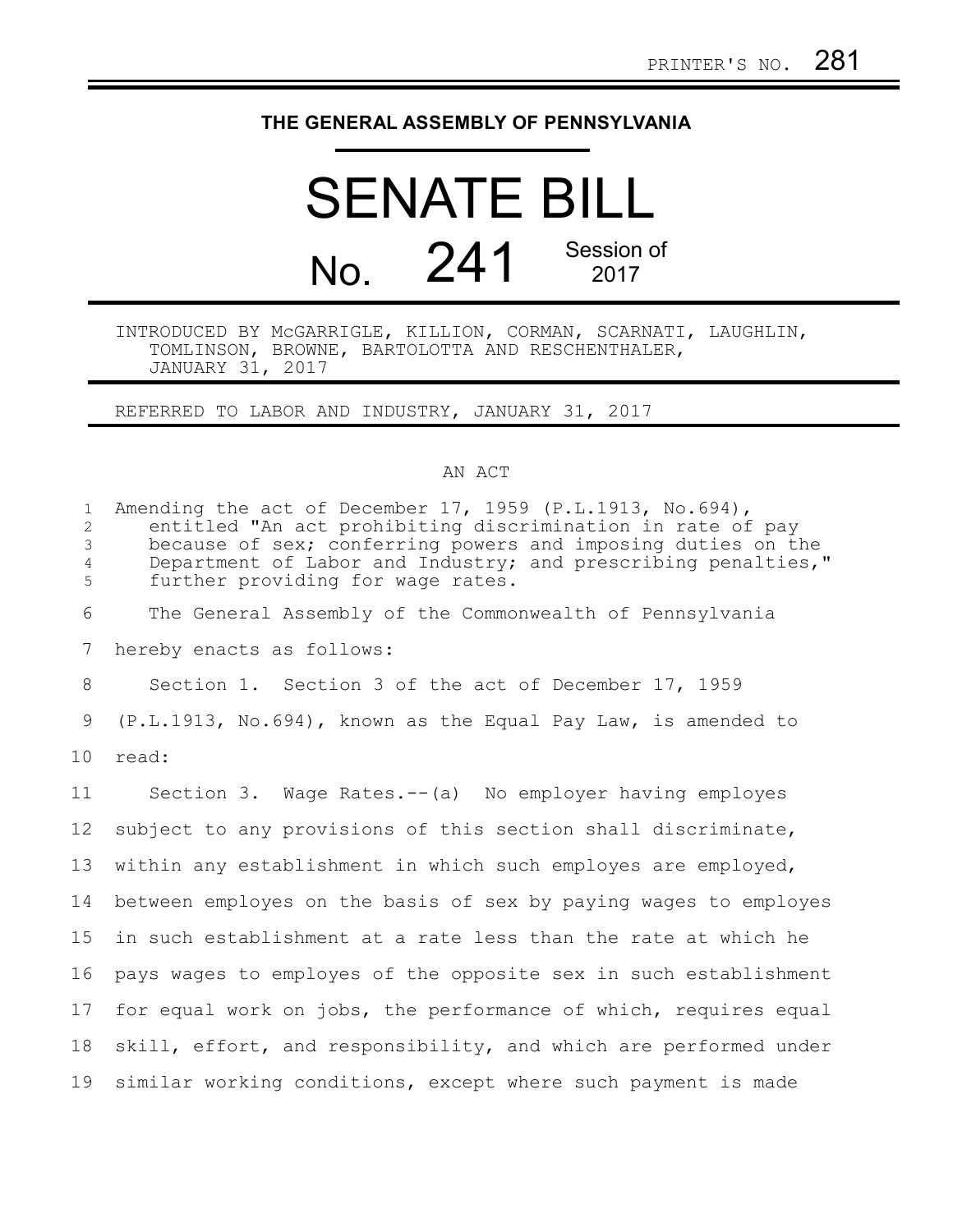pursuant to (1) a seniority system; (2) a merit system; (3) a system which measures earnings by quantity or quality of production; (3.1) the level or amount of education, training or experience; or (4) a differential based on any other factor other than sex: Provided, That any employer who is paying a wage rate differential in violation of this subsection shall not in order to comply with the provisions of this subsection, reduce the wage rate of any employe. 1 2 3 4 5 6 7 8

(b) No labor organization, or its agents, representing employes of an employer having employes subject to any provisions of this section, shall cause or attempt to cause such an employer to discriminate against an employe in violation of subsection (a) of this section. 9 10 11 12 13

(c) No employer or labor organization may discharge or in any other manner discriminate against any employe for the sole reason that the employe (1) has made a charge or filed any 14 15 16

complaint, or instituted or caused to be instituted any 17

proceeding under or related to this act, including an 18

investigation conducted by the employer, or has testified or is 19

planning to testify or has assisted or participated in any 20

manner in any such investigation, proceeding, hearing or action; 21

or (2) has reasonably inquired about, discussed or disclosed the 22

wages of the employe or another employe. 23

(d) No employer or labor organization shall (1) require, as 24

a condition of employment, that an employe refrain from 25

disclosing the amount of the employe's wages; or (2) require an 26

employe to sign a waiver or other document that purports to deny 27

the employe the right to disclose the amount of the employe's 28

wages. 29

(e) No employer or labor organization may be required to 30

20170SB0241PN0281 - 2 -